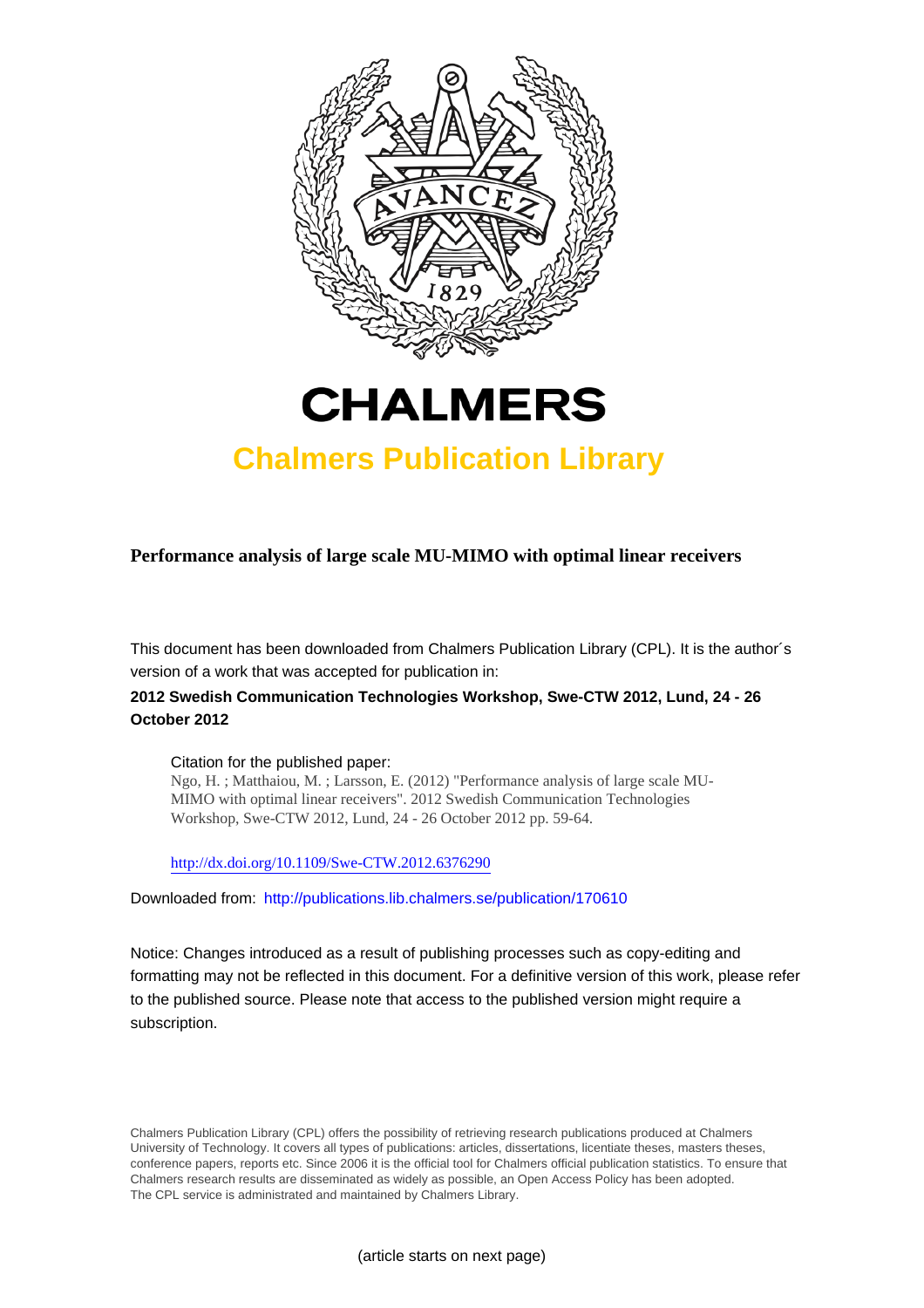# Performance Analysis of Large Scale MU-MIMO with Optimal Linear Receivers

Hien Quoc Ngo<sup>∗</sup>, Michail Matthaiou<sup>†</sup>, and Erik G. Larsson<sup>∗</sup>

\*Department of Electrical Engineering (ISY), Linköping University, Linköping, Sweden, emails: {nqhien, egl}@isy.liu.se †Department of Signals and Systems, Chalmers University of Technology, Gothenburg, Sweden, email: michail.matthaiou@chalmers.se

*Abstract***—We consider the uplink of multicell multiuser MIMO (MU-MIMO) systems with very large antenna arrays at the base station (BS). We assume that the BS estimates the channel through uplink training, and then uses this channel estimate to detect the signals transmitted from a multiplicity of autonomous users in its cell. By taking the correlation between the channel estimate and the interference from other cells into account, we propose an optimal linear receiver (OLR) which maximizes the received signal-to-interference-plus-noise (SINR). Analytical approximations of the exact and lower bound on the achievable rate are then derived. The bound is very tight, especially at large number of BS antennas. We show that at low SINR, maximalratio combing (MRC) receiver performs as well as OLR, however at high SINR, OLR outperforms MRC. Compared with the typical minimum mean-square error receiver, our proposed OLR improves systematically the system performance, especially when the interference is large.**

#### I. INTRODUCTION

MU-MIMO with very large antenna arrays at the BS represents an emerging hot area since it i) offers more degrees of freedom; and ii) offers increased power efficiency [1]–[3]. For such very large systems, the BS can serve a multiplicity of autonomous users in the same time-frequency resource, with each user getting high throughput. Since the number of BS antennas is large, the signal processing at the BS should be simple, e.g., using linear precoders for the downlink and linear detectors for the uplink. Among typical linear detectors at the BS, MRC is advantageous since it can be implemented in a distributed manner. From the system performance point of view, in [4], we showed that MRC performs as well as ZF and MMSE in the regime where each user has a throughput of an order of about 1 bit per channel use, whilst MMSE is the optimal linear detector for single-cell systems. However, for multicell MU-MIMO systems, where the channel is estimated at the BS by using uplink pilots, it is unknown whether the typical MMSE receiver is optimal. In this paper, we shed some light onto this very interesting problem. Intuitively, the channel estimate is contaminated by the pilots transmitted from other cells. As a consequence, it correlates with the interference from other cells. Typical MMSE receivers do not take this correlation into account and hence, MMSE receiver is not optimal for these systems. In this paper, we propose a novel OLR which takes the correlation between the channel estimate and the intercell interference into account. The paper makes the following specific contributions:

• We propose an OLR which exploits the correlation between the channel estimates and the interference from other cells, due to the pilot contamination effect. Then we compare the performance between MRC, ZF, MMSE, and OLR receivers.

- We derive new approximating expressions for the statistical distributions of the received SINR. We then deduce closed-form approximations for the exact uplink achievable ergodic rate as well as a tight lower bound on this rate. This analysis provides a benchmark for all conventional linear receivers.
- Finally, we consider the asymptotic performance of OLR when the BS uses a large antenna array. Similar to other linear receivers, for OLR, the transmit power of each user can be made inversely proportional to the square-root of the number of antennas with no performance degradation.

#### II. MULTICELL MU-MIMO SYSTEM MODEL

Consider the uplink transmission of a multicell MU-MIMO system with L cells. Each cell includes one BS equipped with  $N$  antennas, and  $K$  single-antenna users. We assume that  $L$ BSs share the same frequency band. The  $N \times 1$  received vector at the  $l$ th BS is given by

$$
\boldsymbol{y}_l = \sqrt{p_u} \sum_{i=1}^L \boldsymbol{G}_{li} \boldsymbol{x}_i + \boldsymbol{n}_l
$$
 (1)

where  $G_{li} \in \mathbb{C}^{N \times K}$  is the channel matrix between the *l*th BS and K users in the *i*th cell;  $\sqrt{p_u}x_i \in \mathbb{C}^{K \times 1}$  is transmitted vector of  $K$  users in the *i*th cell (the average power transmitted by each user is  $p_{\mu}$ ); and  $n_l \in \mathbb{C}^{N \times 1}$  is the AWGN vector, distributed as  $n_l \sim \mathcal{CN}(0, I_N)$ . Here we assume equal power allocation for all users. Note that this assumption does not affect the obtained results, and can provide a lower bound on the performance of practical systems, where power control is being implemented.

The channel matrix,  $G_{li}$ , models independent fast fading, path-loss attenuation, and log-normal shadow fading.<sup>1</sup> Its elements  $g_{\text{lim}k}$  are given by

$$
g_{limk} = h_{limk} \sqrt{\beta_{lik}}, \quad m = 1, 2, ..., N
$$
 (2)

where  $h_{limk} \sim \mathcal{CN}(0, 1)$  is the fast Rayleigh fading coefficient from the kth user in the ith cell to the mth antenna of the *l*th BS, while  $\sqrt{ }$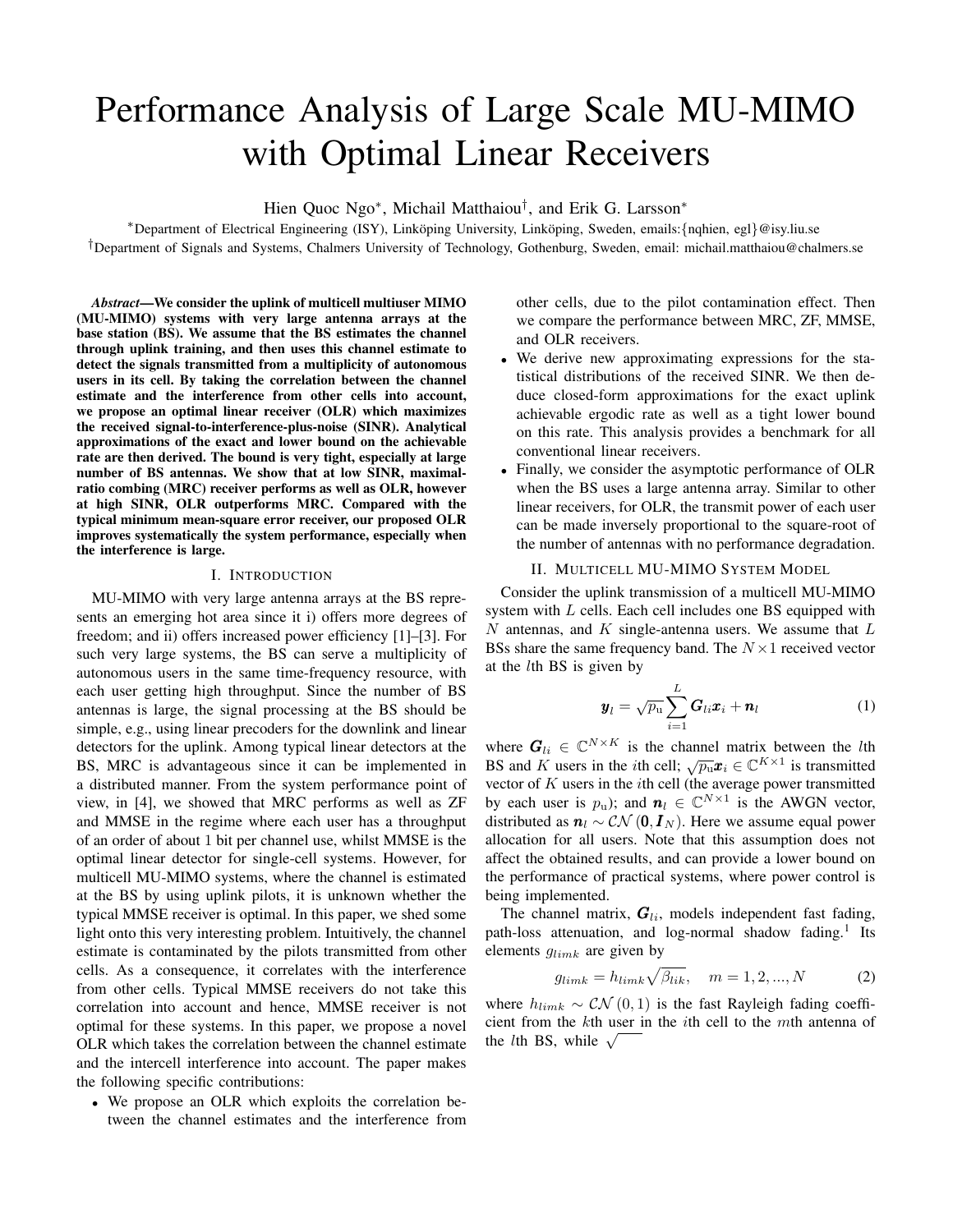#### *A. Channel Estimation*

To detect the signals transmitted from  $K$  users in its cell, the BS has to have knowledge of channel state information (CSI). This CSI can be estimated at the BS. In practice, a standard way of estimating the channels is using uplink pilots. During a part of the coherence interval of the channel, all users simultaneously transmit pilot sequences of length  $\tau$  symbols  $(\tau)$  is smaller than the coherence time of the channel). In each cell, each user is assigned an orthogonal pilot sequence. We assume that the same set of pilot sequences is used in all cells. This assumption comes from the fact that, in practical cellular networks, the channel coherence time typically is not long enough to allow for orthogonality between the pilots in different cells. The MMSE channel estimates for the k-th column of the channel matrix  $G_{li}$  is given by [5]

$$
\hat{\boldsymbol{g}}_{lik} = \beta_{lik} \left( \sum_{j=1}^{L} \beta_{ljk} + \frac{1}{\tau p_{\rm p}} \right)^{-1} \left( \sum_{j=1}^{L} \boldsymbol{g}_{ljk} + \frac{1}{\sqrt{\tau p_{\rm p}}} \boldsymbol{w}_{lk} \right) (3)
$$

where  $w_{lk} \sim \mathcal{CN}(\mathbf{0}, I_N)$ , and  $p_p$  is the transmit power of each pilot symbol. From (3), we see that  $\hat{\mathbf{g}}_{lik} = \frac{\beta_{lik}}{\beta_{llk}} \hat{\mathbf{g}}_{llk}$ , or

$$
\hat{G}_{li} = \hat{G}_{ll} D_i \tag{4}
$$

where  $\boldsymbol{D}_i$  = diag  $\left\{\frac{\beta_{li1}}{\beta_{l11}}, \frac{\beta_{li2}}{\beta_{l12}}, ..., \frac{\beta_{liK}}{\beta_{llK}}\right\}$ , and  $\hat{\boldsymbol{G}}_{li}$   $\triangleq$  $[\hat{\boldsymbol{g}}_{li1} \dots \hat{\boldsymbol{g}}_{liK}]$ . We can now decompose  $\boldsymbol{g}_{lik}$  as

$$
\boldsymbol{g}_{lik} = \hat{\boldsymbol{g}}_{lik} + \varepsilon_{lik}
$$

where  $\varepsilon_{llk}$  is the estimation error. We have

$$
\hat{\boldsymbol{g}}_{lik} \sim \mathcal{CN}\left(\mathbf{0}, \frac{\beta_{lik}^2}{\sum_{j=1}^L \beta_{ljk} + 1/(\tau p_{\rm p})}\boldsymbol{I}_M\right)
$$

and

$$
\varepsilon_{lik} \sim \mathcal{CN}\left(\mathbf{0}, \beta_{lik}\left(1 - \frac{\beta_{lik}}{\sum_{j=1}^{L} \beta_{ljk} + 1/(\tau p_{\rm p})}\right) \boldsymbol{I}_M\right).
$$

Since we use MMSE channel estimation, the channel estimate  $\hat{\mathbf{g}}_{lik}$  is independent of the estimation error  $\boldsymbol{\varepsilon}_{lik}$  [6].

#### *B. Linear Receivers*

We consider linear detection schemes at the BS. Let  $A<sub>l</sub>$ be an  $N \times K$  linear detection matrix which depends on the channel estimates  $G_{li}$ ,  $i = 1, ..., L$ . From (4),  $A_l$  can be represented as a function of  $G_{ll}$ . The *l*th BS processes its received signal by multiplying it by  $A_l^H$  as follows

$$
\boldsymbol{r}_l = \boldsymbol{A}_l^H \boldsymbol{y}_l = \sqrt{p_u} \boldsymbol{A}_l^H \sum_{i=1}^L \boldsymbol{G}_{li} \boldsymbol{x}_i + \boldsymbol{A}_l^H \boldsymbol{n}_l. \hspace{1cm} (5)
$$

Let  $a_{lk}$  be the kth column of  $A_l$ . Then the kth element of  $r_l$ is

$$
r_{lk} = \sqrt{p_{\rm u}} \mathbf{a}_{lk}^H \hat{\mathbf{g}}_{llk} x_{lk} + \sqrt{p_{\rm u}} \sum_{j \neq k}^K \mathbf{a}_{lk}^H \hat{\mathbf{g}}_{llj} x_{lj} + \sqrt{p_{\rm u}} \mathbf{a}_{lk}^H \mathbf{E}_{ll} \mathbf{x}_l
$$

$$
+ \sqrt{p_{\rm u}} \mathbf{a}_{lk}^H \sum_{i \neq l}^L \hat{\mathbf{G}}_{li} \mathbf{x}_i + \sqrt{p_{\rm u}} \mathbf{a}_{lk}^H \sum_{i \neq l}^L \mathbf{E}_{li} \mathbf{x}_i + \mathbf{a}_{lk}^H \mathbf{n}_l \qquad (6)
$$

where  $x_{lk}$  is the kth element of  $\mathbf{x}_l$  and  $\mathbf{\mathcal{E}}_{li} \triangleq [\varepsilon_{li1} \dots \varepsilon_{lik}].$ Since  $G_{li}$  and  $\mathcal{E}_{li}$  are independent, the SINR of the uplink transmission from the  $k$ th user in  $l$ th cell to its BS is given by

 $SINR_k =$ 

$$
\frac{p_{\mathrm{u}}\left|\boldsymbol{a}_{lk}^H\hat{\boldsymbol{g}}_{lk}\right|^2}{p_{\mathrm{u}}\sum_{j\neq k}^K\!\left|\boldsymbol{a}_{lk}^H\hat{\boldsymbol{g}}_{llj}\right|^2+p_{\mathrm{u}}\boldsymbol{a}_{lk}^H\boldsymbol{R}_{\varepsilon}\boldsymbol{a}_{lk}+p_{\mathrm{u}}\!\sum_{i\neq l}^L\!\left|\!\left|\boldsymbol{a}_{lk}^H\hat{\boldsymbol{G}}_{li}\right|\!\right|^2+\|\boldsymbol{a}_{lk}\|^2}\right|}
$$
(7)

where

$$
\boldsymbol{R}_{\varepsilon} \triangleq \sum_{i=1}^{L} \mathbb{E} \left\{ \boldsymbol{\mathcal{E}}_{li} \boldsymbol{\mathcal{E}}_{li}^{H} \right\} = \sum_{i=1}^{L} \gamma_{li} \boldsymbol{I}_{M}
$$
(8)

and where

$$
\gamma_{li} = \sum_{k=1}^{K} \left[ \beta_{lik} - \beta_{lik}^2 \left( \sum_{j=1}^{L} \beta_{ljk} + \frac{1}{\tau p_p} \right)^{-1} \right].
$$
 (9)

Note that the above SINR can be approached if the message is encoded over many realizations of all sources of randomness in the model (noise and channel estimate error) [4].

#### III. OPTIMAL LINEAR RECEIVERS

In this section, we derive a novel OLR which maximizes the received SINR given by (7). We then pursue a statistical characterization of the corresponding optimal SINR. Substituting (8) into (7), and after some algebraic manipulations, we obtain

$$
\text{SINR}_k = \frac{\left| \boldsymbol{a}_{lk}^H \hat{\boldsymbol{g}}_{llk} \right|^2}{\boldsymbol{a}_{lk}^H \boldsymbol{\Xi}_k \boldsymbol{a}_{lk}}
$$
(10)

where  $\Xi_k \triangleq \sum_{j \neq k}^K \hat{\mathbf{g}}_{llj} \hat{\mathbf{g}}_{llj}^H + \sum_{i \neq l}^L \hat{\mathbf{G}}_{li} \hat{\mathbf{G}}_{li}^H + \left(\sum_{i=1}^L \gamma_{li} + \frac{1}{p_{\nu}}\right) \mathbf{I}_M$ . Using Cauchy-Schwarz's inequality, we have

$$
\text{SINR}_k = \frac{\left|\mathbf{a}_{lk}^H \hat{\mathbf{g}}_{llk}\right|^2}{\mathbf{a}_{lk}^H \mathbf{\Xi}_k \mathbf{a}_{lk}} = \frac{\left|\mathbf{a}_{lk}^H \mathbf{\Xi}_k^{1/2} \mathbf{\Xi}_k^{-1/2} \hat{\mathbf{g}}_{llk}\right|^2}{\mathbf{a}_{lk}^H \mathbf{\Xi}_k \mathbf{a}_{lk}}
$$

$$
\leq \frac{\left\|\mathbf{a}_{lk}^H \mathbf{\Xi}_k^{1/2}\right\|^2 \left\|\mathbf{\Xi}_k^{-1/2} \hat{\mathbf{g}}_{llk}\right\|^2}{\mathbf{a}_{lk}^H \mathbf{\Xi}_k \mathbf{a}_{lk}} = \left\|\mathbf{\Xi}_k^{-1/2} \hat{\mathbf{g}}_{llk}\right\|^2. \quad (11)
$$

The equality holds when  $a_{lk} = c \Xi_k^{-1} \hat{g}_{llk}$ , for any  $c \in \mathbb{C}$ ,  $c \neq 0$ . Note that the choice of c does not affect the system performance. Therefore the optimal linear detector at the lth BS is given by

$$
\boldsymbol{a}_{lk} = c\boldsymbol{\Xi}_k^{-1}\hat{\boldsymbol{g}}_{llk}.
$$
 (12)

*Remark 1:* Note that in typical MMSE receivers, the intercell interference is treated as uncorrelated noise, such that

$$
\boldsymbol{a}_{lk} = \left(\hat{\boldsymbol{G}}_{ll}\hat{\boldsymbol{G}}_{ll}^H + \mathbb{E}\left\{\boldsymbol{\mathcal{E}}_{ll}\boldsymbol{\mathcal{E}}_{ll}^H\right\} + \sum_{i\neq l}^L \mathbb{E}\left\{\boldsymbol{G}_{li}\boldsymbol{G}_{li}^H\right\} + \frac{1}{p_\mathrm{u}}\boldsymbol{I}_M\right)^{-1}\hat{\boldsymbol{g}}_{llk}.
$$
\n(13)

By contrast, our OLR takes the correlation between the channel estimate and the intercell interference into account.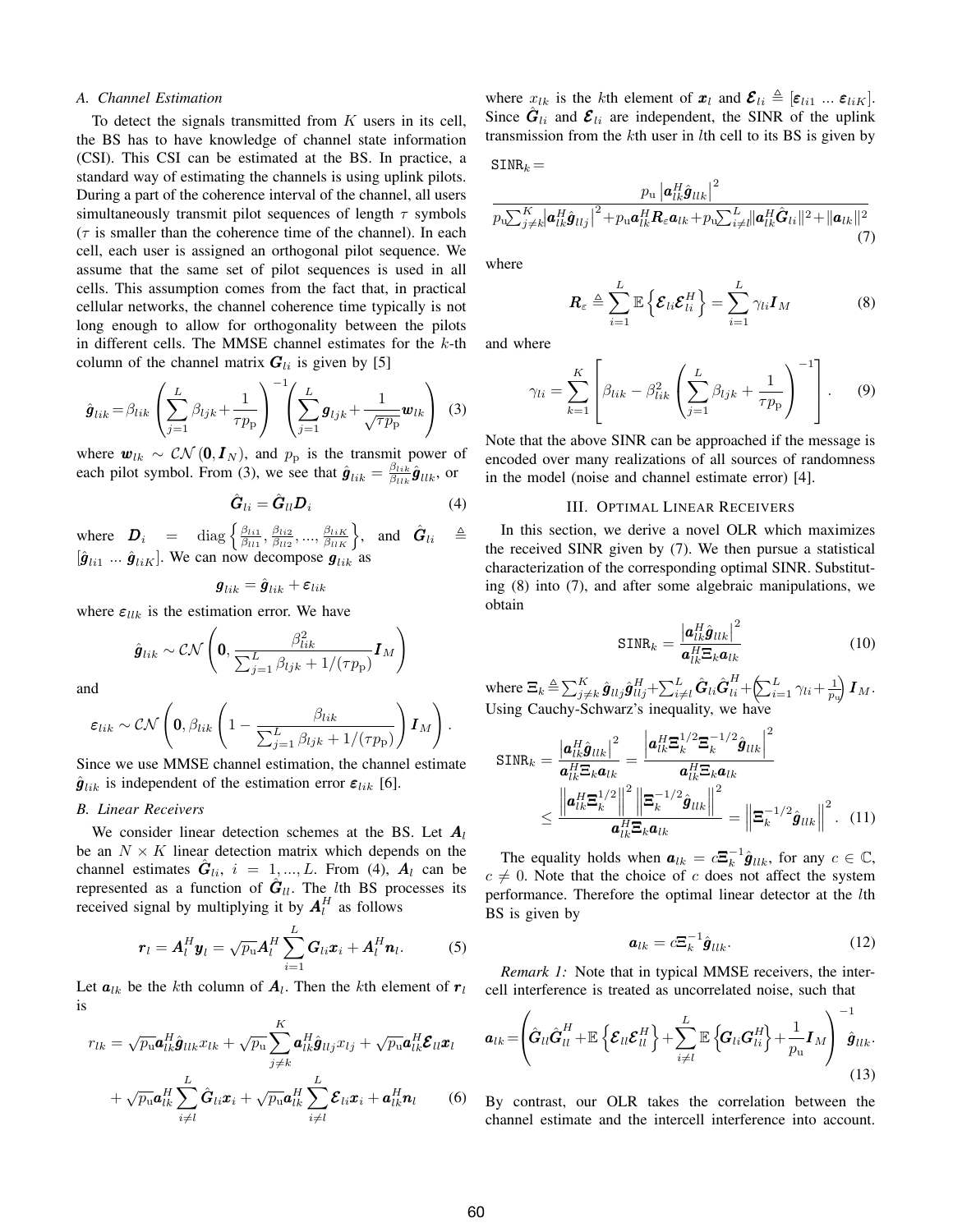This improves the system performance, especially in strong intercell interference conditions.

*Remark 2:* From (12) and (13), we can see that when the intercell interference is small, the typical MMSE approaches the OLR. Furthermore, it is well known that the performances of MRC and ZF approach the performance of MMSE at low and high SNRs, respectively. Therefore, the performance analysis of our proposed OLR is generic, i.e., it can be used to analyze the performance of systems with linear receivers such as MRC, ZF, and MMSE. Note that, to the best of the authors' knowledge, even with MMSE receivers, there is no analysis of the considered multicell MU-MIMO system for finite N.

From (11), with OLR, the SINR of the uplink transmission from the kth user is given by

$$
\text{SINR}_{\text{opt},k} = \left\| \mathbf{\Xi}_k^{-1/2} \hat{\boldsymbol{g}}_{llk} \right\|^2. \tag{14}
$$

Using a similar methodology as in [7], we obtain

$$
SINR_{\text{opt},k} = \frac{1}{1 - \rho_k} - 1
$$
 (15)

where

$$
\rho_k \triangleq \hat{\boldsymbol{g}}_{llk}^H \left( \sum_{i=1}^L \hat{\boldsymbol{G}}_{li} \hat{\boldsymbol{G}}_{li}^H + \left( \sum_{i=1}^L \gamma_{li} + \frac{1}{p_u} \right) \boldsymbol{I}_N \right)^{-1} \hat{\boldsymbol{g}}_{llk}.
$$

From (4), we have

$$
\rho_k = \hat{\boldsymbol{g}}_{llk}^H \left( \hat{\boldsymbol{G}}_{ll} \boldsymbol{D} \hat{\boldsymbol{G}}_{ll}^H + \left( \sum_{i=1}^L \gamma_{li} + \frac{1}{p_u} \right) \boldsymbol{I}_N \right)^{-1} \hat{\boldsymbol{g}}_{llk} \quad (16)
$$

where  $\boldsymbol{D} \triangleq \sum_{i=1}^{L} \boldsymbol{D}_i^2$ . Using the matrix inversion lemma, and the property  $(\mathbf{A}\mathbf{B})^{-1} = \mathbf{B}^{-1}\mathbf{A}^{-1}$ , where  $\mathbf{A}$  and  $\mathbf{B}$  are invertible square matrices, we obtain

$$
\rho_k = \left[ \hat{\boldsymbol{G}}_l^H \left( \hat{\boldsymbol{G}}_{ll} \boldsymbol{D} \hat{\boldsymbol{G}}_l^H + \left( \sum_{i=1}^L \gamma_{li} + \frac{1}{p_u} \right) \boldsymbol{I}_N \right)^{-1} \hat{\boldsymbol{G}}_{ll} \right]_{kk}
$$

$$
= \left[ \left( \left( \frac{\hat{\boldsymbol{G}}_l^H \hat{\boldsymbol{G}}_{ll}}{\sum_{i=1}^L \gamma_{li} + \frac{1}{p_u}} \right)^{-1} + \boldsymbol{D} \right)^{-1} \right]_{kk}
$$

$$
= \left[ \boldsymbol{D}^{-1} \right]_{kk} - \left[ \left( \frac{\boldsymbol{D} \hat{\boldsymbol{G}}_l^H \hat{\boldsymbol{G}}_{ll} \boldsymbol{D}}{\sum_{i=1}^L \gamma_{li} + \frac{1}{p_u}} + \boldsymbol{D} \right)^{-1} \right]_{kk} . \tag{17}
$$

Substituting (17) into (15), we obtain

$$
SINR_{opt,k} = \frac{1}{1 - [D^{-1}]_{kk} + \left[ \left( \frac{D\hat{G}_{li}^H \hat{G}_{li} D}{\sum_{i=1}^L \gamma_{li} + \frac{1}{p_u}} + D \right)^{-1} \right]_{kk}} - 1
$$

$$
= \frac{[D^{-1}]_{kk} X}{(1 - [D^{-1}]_{kk}) X + 1}
$$
(18)

where

$$
X \triangleq \frac{1}{\left[\left(\frac{\mathbf{D}^{1/2}\hat{\mathbf{G}}_{\mathit{ll}}^H\hat{\mathbf{G}}_{\mathit{ll}}\mathbf{D}^{1/2}}{\sum_{i=1}^L \gamma_{li} + \frac{1}{p_{\mathit{u}}}} + \mathbf{I}_K\right)^{-1}\right]_{kk}} - 1.
$$
 (19)

The probability density function (PDF) of  $X$  can be approximated by a Gamma distribution as follows [8]

$$
p_X(x) \approx \frac{x^{\alpha_k - 1} e^{-x/\theta_k}}{\Gamma(\alpha_k) \theta_k^{\alpha_k}}
$$
 (20)

where  $\Gamma(\cdot)$  is the Gamma function [9, Eq. 8.310.1], while

$$
\alpha_k = \frac{(N - K + 1 + (K - 1)\mu)^2}{N - K + 1 + (K - 1)\kappa} \tag{21}
$$

$$
\theta_k = \frac{N - K + 1 + (K - 1) \kappa}{N - K + 1 + (K - 1) \mu} \frac{\left(\sum_{i=1}^L \gamma_{li} + \frac{1}{p_u}\right)^{-1} \sum_{i=1}^L \beta_{lik}^2}{\left(\sum_{i=1}^L \beta_{lik} + \frac{1}{\tau p_p}\right)}
$$
(22)

and where  $\mu$  and  $\kappa$  are determined by solving the following equations:

$$
\mu = \frac{1}{K - 1} \sum_{i=1, i \neq k}^{K} \frac{1}{\tau_i \left(1 - \frac{K - 1}{N} + \frac{K - 1}{N} \mu\right) + 1}
$$
\n
$$
\kappa \left( K - 1 + \sum_{i=1, i \neq k}^{K} \frac{\tau_i \frac{K - 1}{N}}{\left(\tau_i \left(1 - \frac{K - 1}{N} + \frac{K - 1}{N} \mu\right) + 1\right)^2} \right)
$$
\n
$$
= \sum_{i=1, i \neq k}^{K} \frac{\tau_i \mu \frac{K - 1}{N} + 1}{\left(\tau_i \left(1 - \frac{K - 1}{N} + \frac{K - 1}{N} \mu\right) + 1\right)^2}
$$
\n
$$
\sum_{i=1, i \neq k}^{N} \frac{\tau_i \mu \frac{K - 1}{N} + 1}{\left(\tau_i \left(1 - \frac{K - 1}{N} + \frac{K - 1}{N} \mu\right) + 1\right)^2}
$$

where  $\tau_i \triangleq \frac{N \sum_{j=1}^L \beta_{lji}^2}{\left(\sum_{j=1}^L \beta_{lji} + \frac{1}{\tau p_p}\right)\left(\sum_{j=1}^L \gamma_{lj} + \frac{1}{p_u}\right)}$ . By using the approximate distribution of  $\tilde{X}$ , we can obtain the approximate distribution of  $SINR_{opt,k}$  as follows.

*Proposition 1:* The approximate cumulative distribution function (CDF) and PDF of  $SINR_{opt,k}$  are respectively given by (23) and (24) shown at the bottom of the page, where  $\gamma(a, x)$  is the incomplete gamma function [9, Eq. (8.350.1)].

$$
F_{\text{SINR}_{\text{opt},k}}\left(z\right) = \begin{cases} \frac{1}{\Gamma(\alpha_k)} \gamma\left(\alpha_k, \frac{\theta_k^{-1}[\mathbf{D}]_{kk}z}{1 - ([\mathbf{D}]_{kk} - 1)z}\right), & \text{if } z < \frac{1}{[\mathbf{D}]_{kk} - 1} \\ 1, & \text{otherwise} \end{cases}
$$
(23)

$$
p_{\text{SINR}_{\text{opt},k}}\left(z\right) = \begin{cases} \frac{[\mathbf{D}]_{kk}^{\alpha_k} z^{\alpha_k - 1}}{\Gamma(\alpha_k) \theta_k^{\alpha_k}} \frac{1}{\left[1 - \left([\mathbf{D}]_{kk} - 1\right)z\right]^{\alpha_k + 1}} \exp\left(-\frac{\theta_k^{-1}[\mathbf{D}]_{kk} z}{1 - \left([\mathbf{D}]_{kk} - 1\right)z}\right), & \text{if } z < \frac{1}{[\mathbf{D}]_{kk} - 1} \\ 0, & \text{otherwise} \end{cases} \tag{24}
$$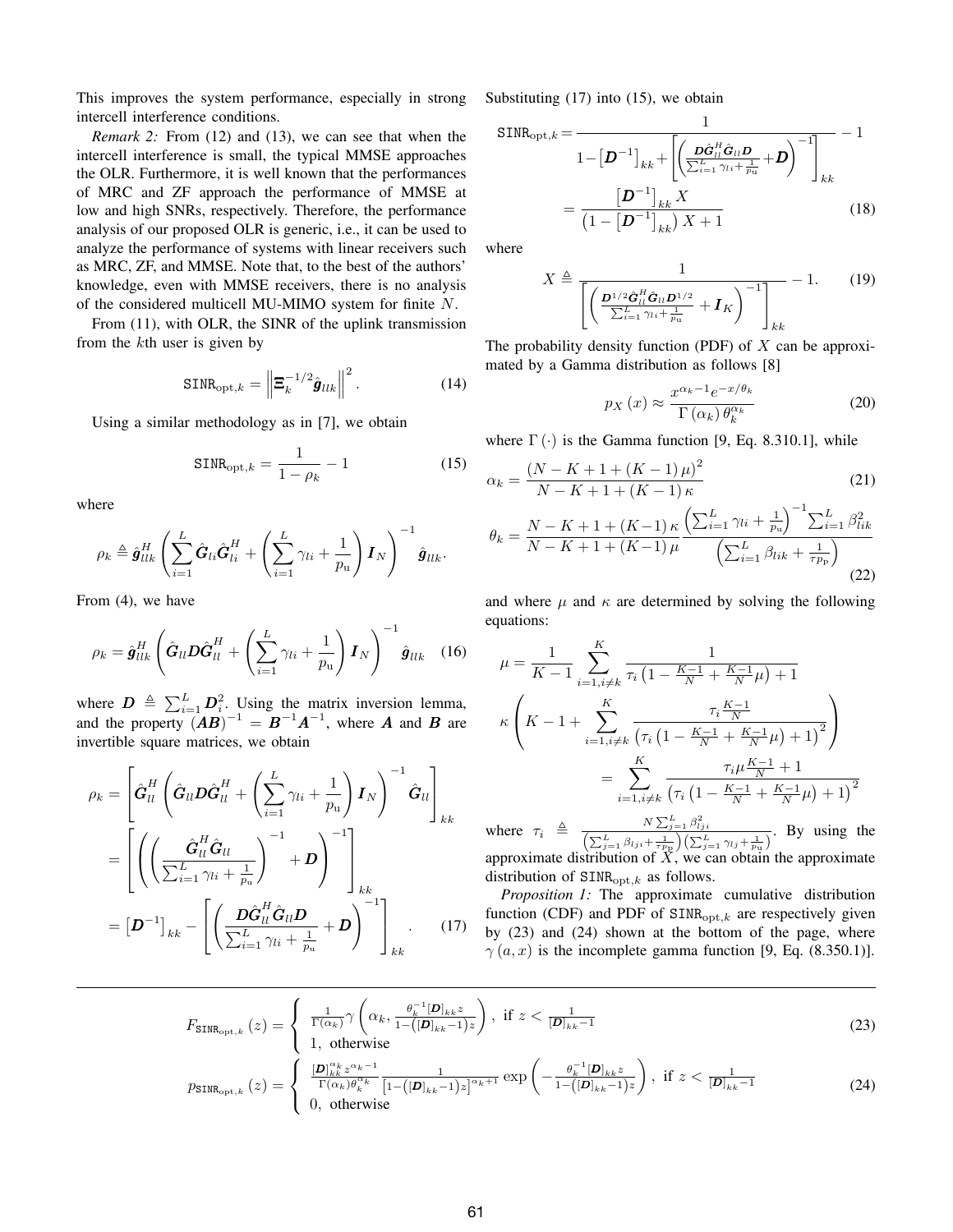*Proof:* From (18), we have

$$
F_{\text{SINR}_{\text{opt},k}}(z) = \Pr\left(\frac{\left[\bm{D}^{-1}\right]_{kk} X}{\left(1 - \left[\bm{D}^{-1}\right]_{kk}\right) X + 1} \le z\right)
$$
  
\n
$$
= \Pr\left(\left(\left[\bm{D}^{-1}\right]_{kk} - \left(1 - \left[\bm{D}^{-1}\right]_{kk}\right) z\right) X \le z\right)
$$
  
\n
$$
= \begin{cases} \Pr\left(X \le \frac{\left[\bm{D}\right]_{kk} z}{1 - \left(\left[\bm{D}\right]_{kk} - 1\right) z}\right), & \text{if } z < \frac{1}{\left[\bm{D}\right]_{kk} - 1} \\ 1, & \text{otherwise} \end{cases}
$$
  
\n
$$
= \begin{cases} F_X\left(\frac{\left[\bm{D}\right]_{kk} z}{1 - \left(\left[\bm{D}\right]_{kk} - 1\right) z}\right), & \text{if } z < \frac{1}{\left[\bm{D}\right]_{kk} - 1} \\ 1, & \text{otherwise} \end{cases} (25)
$$

where  $F_X(x)$  is the CDF of X which is given by

$$
F_X(x) \approx \int_0^x \frac{y^{\alpha_k - 1} e^{-y/\theta_k}}{\Gamma(\alpha_k) \theta_k^{\alpha_k}} dy = \frac{1}{\Gamma(\alpha_k)} \gamma\left(\alpha_k, \frac{x}{\theta_k}\right)
$$
 (26)

where the last equation is obtained by using [9, Eq. (3.381.1)]. Substituting (26) into (25), we arrive at the desired result (23).

The PDF of  $SIMR_{opt,k}$  in (24) follows immediately from differentiating (23) with respect to z using the identity  $\frac{d\gamma(a,x)}{dx}$  =  $x^{a-1}e^{-x}$  [9, Eq. (8.356.4)].

The distribution of  $SINR_{\text{opt},k}$  enables us to further evaluate the system performance. For example, the above CDF expression can be used to study the outage probability of the system, i.e., the probability that the instantaneous SINR,  $SINR_{opt,k}$ , falls below a given threshold  $\gamma_{\rm th}$ . Furthermore, we can see that, regardless of the transmit power and channel realizations, the SINR for optimal linear receivers is always upper bounded by  $\frac{1}{\left[\mathbf{D}\right]_{kk}-1}$ , where  $\left[\mathbf{D}\right]_{kk}-1 = \sum_{i\neq l}^{L} \left(\beta_{lik}/\beta_{llk}\right)^2$  which represents the effect of interference from other cells. This result implies that with OLRs, the pilot contamination effect persists.

#### IV. PERFORMANCE ANALYSIS FOR OPTIMAL LINEAR **RECEIVERS**

#### *A. Achievable Rate*

Given  $(18)$ , the uplink achievable ergodic rate from the kth user in the lth cell to its BS is given by

$$
R_{\text{opt},k} = \mathbb{E}\left\{ \log_2 \left( 1 + \text{SINR}_{\text{opt},k} \right) \right\} \tag{27}
$$

$$
= \mathbb{E}\left\{\log_2\left(1 + \frac{\left[\bm{D}^{-1}\right]_{kk} X}{\left(1 - \left[\bm{D}^{-1}\right]_{kk}\right) X + 1}\right)\right\}
$$
(28)

$$
= \mathbb{E}\left\{\log_2\left(\frac{1}{1 - [\boldsymbol{D}^{-1}]_{kk} + [\boldsymbol{D}^{-1}]_{kk}}/(X+1)\right)\right\}.
$$
 (29)

By using the approximate distribution of  $X$  given by (20), we derive a closed-form approximation for the uplink achievable ergodic rate as follows.

*Proposition 2:* The uplink achievable ergodic rate of the kth user in the lth cell for an OLR can be approximated as

$$
R_{\text{opt},k} \approx \frac{\log_2 e}{\Gamma(\alpha_k)} G_{3,2}^{1,3} \left( \theta_k \middle| 1, 0 \right) - \frac{\log_2 e}{\Gamma(\alpha_k)} G_{3,2}^{1,3} \left( \theta_k - \frac{\theta_k}{[\mathbf{D}]_{kk}} \middle| 1, 0 \right) (30)
$$

where  $G_{p,q}^{m,n} (x)$  $\alpha_1,\ldots,\alpha_p$  $\begin{bmatrix} \alpha_1, ..., \alpha_p \\ \beta_1, ..., \beta_q \end{bmatrix}$  denotes the Meijer's-G function [9, Eq. (9.301)].

*Proof:* From (29), we have

$$
R_{\text{opt},k} = \mathbb{E}\{\log_2(X+1)\} - \mathbb{E}\{\log_2((1 - [D^{-1}]_{kk}) X + 1)\}\
$$

$$
\approx \int_0^\infty \log_2(x+1) \frac{x^{\alpha_k - 1} e^{-x/\theta_k}}{\Gamma(\alpha_k) \theta_k^{\alpha_k}} dx
$$

$$
- \int_0^\infty \log_2((1 - [D^{-1}]_{kk}) x + 1) \frac{x^{\alpha_k - 1} e^{-x/\theta_k}}{\Gamma(\alpha_k) \theta_k^{\alpha_k}} dx.
$$
(31)

Define

$$
\mathcal{I}\left(a,\alpha,\theta\right) \triangleq \int_0^\infty \log_2\left(ax+1\right)x^{\alpha-1}e^{-\theta x}dx. \tag{32}
$$

To evaluate the integral  $\mathcal{I} (a, \alpha, \theta)$ , we first use [10, Eq. (8.4.6.5)] to express  $\log_2(ax + 1)$  in terms of a Meijer's G-function as follows

$$
\log_2(ax + 1) = \log_2 eG_{2,2}^{1,2}\left(ax \mid \frac{1,1}{1,0}\right). \tag{33}
$$

Then, using [10, Eq. (2.24.3.1)], we obtain

$$
\mathcal{I}\left(a,\alpha,\theta\right) = \log_2 e^{\theta^{-\alpha}} G_{3,2}^{1,3} \left(\frac{a}{\theta} \middle| 1-\alpha, 1, 1 \right). \tag{34}
$$

Substituting (34) into (31), we arrive at the desired result (30).

In addition to the result given by Proposition 2, we now propose an analytical lower bound on the achievable ergodic rate which is easier to evaluate. By the convexity of  $\log_2(1/x)$ and using Jensen's inequality, we have  $R_{\text{opt},k} \geq R_{\text{opt},k}$ , where

$$
\tilde{R}_{\text{opt},k} \triangleq -\log_2\left(1 - \left[\boldsymbol{D}^{-1}\right]_{kk} + \left[\boldsymbol{D}^{-1}\right]_{kk} \mathbb{E}\left\{\frac{1}{1+X}\right\}\right). \tag{35}
$$

*Proposition 3:* The lower bound on the uplink achievable ergodic rate of the kth user in the lth cell for an OLR can be approximated as

$$
\tilde{R}_{\text{opt},k} \approx -\log_2 (1 - [\boldsymbol{D}^{-1}]_{kk} + [\boldsymbol{D}^{-1}]_{kk} \, {}_{2}F_0 \left( \alpha_k, 1; -; -\theta_k \right)) \tag{36}
$$

where  ${}_{p}F_{q}(\cdot)$  is the generalized hypergeometric function [9, Eq. (9.14.1)], while  $\alpha_k$  and  $\theta_k$  are given by (21) and (22), respectively.

*Proof:* From (20), we have

$$
\mathbb{E}\left\{\frac{1}{X+1}\right\} \approx \int_0^\infty \frac{1}{x+1} \frac{x^{\alpha_k - 1} e^{-x/\theta_k}}{\Gamma(\alpha_k) \theta_k^{\alpha_k}} dx
$$

$$
= \frac{e^{1/\theta_k}}{\theta_k^{\alpha_k}} \Gamma\left(1 - \alpha_k, \frac{1}{\theta_k}\right) \tag{37}
$$

where the last equality is obtained by using [9, Eq. (3.383.10)] and  $\Gamma(a,x) = \int_x^{\infty} t^{a-1}e^{-t}dt$  being the upper incomplete gamma function [9, Eq. (8.350.2)]. Typically, the value of  $\alpha_k$ is very large and the value of  $\theta_k$  is very small. This causes a numerical instability in the evaluation of  $\frac{e^{1/\theta_k}}{\theta_k^{\alpha_k}} \Gamma\left(1 - \alpha_k, \frac{1}{\theta_k}\right)$ .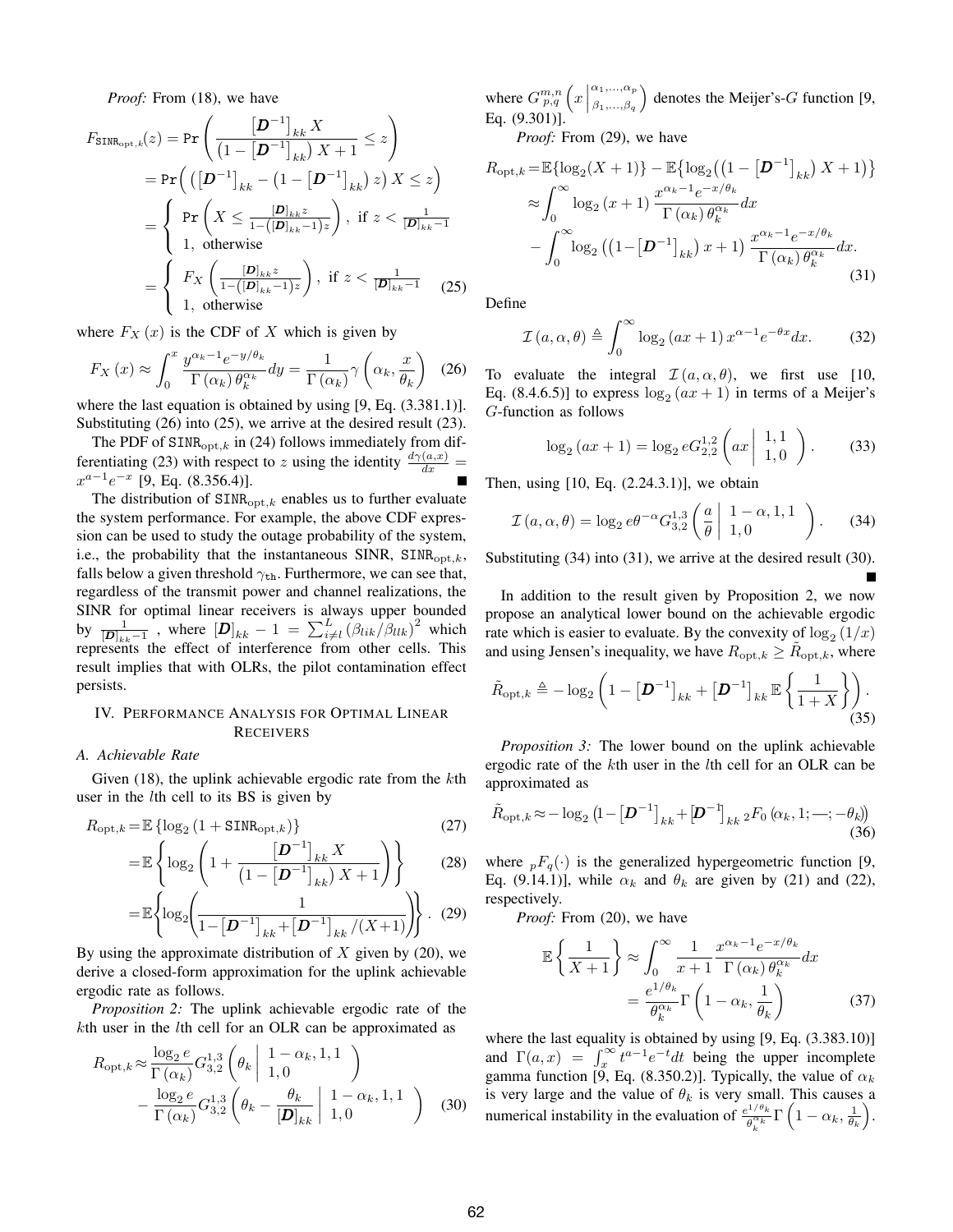

Fig. 1. Spectral efficiency for MRC, ZF, typical MMSE, and optimal linear receivers ( $N = 20$  and  $\beta = 1$ ).

For this reason, we transform this formula in terms of the generalized hypergeometric function as follows:

$$
\frac{e^{1/\theta_k}}{\theta_k^{\alpha_k}} \Gamma\left(1 - \alpha_k, \frac{1}{\theta_k}\right) = {}_2F_0\left(\alpha_k, 1; -; -\theta_k\right) \tag{38}
$$

where (38) stems from [11, Eqs. (07.34.03.0396.01) and (07.31.26.0004.01)]. Substituting (38) into (37), we obtain the desired result in Proposition 3.

#### *B. Large* N *Analysis*

Without significant loss of generality, we assume  $p_p = p_u$ . With  $p_{\rm u} = E_{\rm u}/\sqrt{N}$ , from (18), when N grows large, we have

$$
SINR_{opt,k} \stackrel{a.s.}{\rightarrow} \frac{1}{1 - \left[\boldsymbol{D}^{-1}\right]_{kk} + \left[\boldsymbol{D}^{-1}\right]_{kk} \left(\tau E_u^2 \sum_{i=1}^L \beta_{lik}^2 + 1\right)^{-1}} - 1
$$

$$
= \frac{\tau E_u^2 \beta_{ilk}^2}{\tau E_u^2 \sum_{i=1, i \neq l}^L \beta_{lik}^2 + 1} \tag{39}
$$

where  $\stackrel{a.s.}{\rightarrow}$  denotes almost sure convergence, and the limit is obtained by using the law of large numbers. We can see that with OLR and very large antenna arrays at the BS, we can reduce the transmit power proportionally to  $1/\sqrt{N}$ 



Fig. 2. Spectral efficiency for MRC, ZF, typical MMSE, and optimal linear receivers ( $N = 20$  and  $\beta = 5$ ).

while maintaining a desired quality-of-service. Furthermore, we can see that the above result coincides with the asymptotic results of MRC, ZF, and MMSE in [4]. This means that when the number of BS antennas is large, MRC, ZF, and MMSE perform almost as well as OLR.

#### V. NUMERICAL RESULTS

Consider a cellular network with  $L = 7$  cells. Each cell serves 10 users  $(K = 10)$ . The large-scale fading matrix  $\mathbf{D}_{1i}$ ,  $i = 1, ..., 7$ , is chosen as shown at the bottom of the page, where  $\beta$  is the intercell interference factor which represents the effect of the interference from other cells.<sup>2</sup> Unless otherwise stated, we choose  $\beta = 1$ . Furthermore, we choose  $T = 196$ ,  $\tau = 10$ ,  $p_p = p_u$ , and define SNR  $\triangleq p_u$ . We consider the spectral efficiency (sum-rate in bits/s/Hz) in cell 1 which is

<sup>2</sup>To examine the performance in a practical scenario, the large-scale fading coefficients are chosen as follows: we consider hexagonal cells which have a radius of 1000 meters. We assume that the users are located randomly and uniformly in the cell and the distance between the user and the base station is greater than 100 meters. The large-scale fading is modelled via a log-normal distribution with a standard deviation of 8 dB and the path loss exponent is equal to 4. By simulation, one realization of large-scale fading is chosen.

 $D_{11} = 10^{-3}$ diag[29.0281, 0.3199, 908.2751, 286.4841, 0.5250, 3.8211, 0.7230, 11.2149, 3.3877, 87.2929]  $\mathbf{D}_{12} = 10^{-3} \beta \times \text{diag}[0.0135, 0.1112, 0.0210, 0.5061, 1.2007, 0.2386, 0.0461, 0.0109, 0.6734, 0.0083]$  $\mathbf{D}_{13} = 10^{-3} \beta \times \text{diag}[1.6199, 0.0028, 0.4856, 0.1218, 0.0108, 0.0046, 0.0319, 0.0239, 0.0001, 0.0475]$  $\mathbf{D}_{14} = 10^{-3} \beta \times \text{diag}[0.0684, 0.0130, 0.0236, 0.0692, 0.2540, 0.1977, 0.0068, 0.0037, 0.3747, 1.0689]$  $\mathbf{D}_{15} = 10^{-3} \beta \times \text{diag}[2.5533, 0.0189, 0.9230, 0.0112, 0.0089, 0.6919, 0.0391, 0.3025, 0.1817, 0.2307]$  $\mathbf{D}_{16} = 10^{-3} \beta \times \text{diag}[0.1040, 0.1345, 0.0234, 1.3590, 0.3573, 0.0022, 0.0562, 0.0173, 0.0719, 0.3601]$  $\mathbf{D}_{17} = 10^{-3} \beta \times \text{diag}[1.5309, 0.3749, 0.3129, 0.0647, 0.0210, 0.0775, 0.1489, 0.1797, 12.8758, 0.0660].$